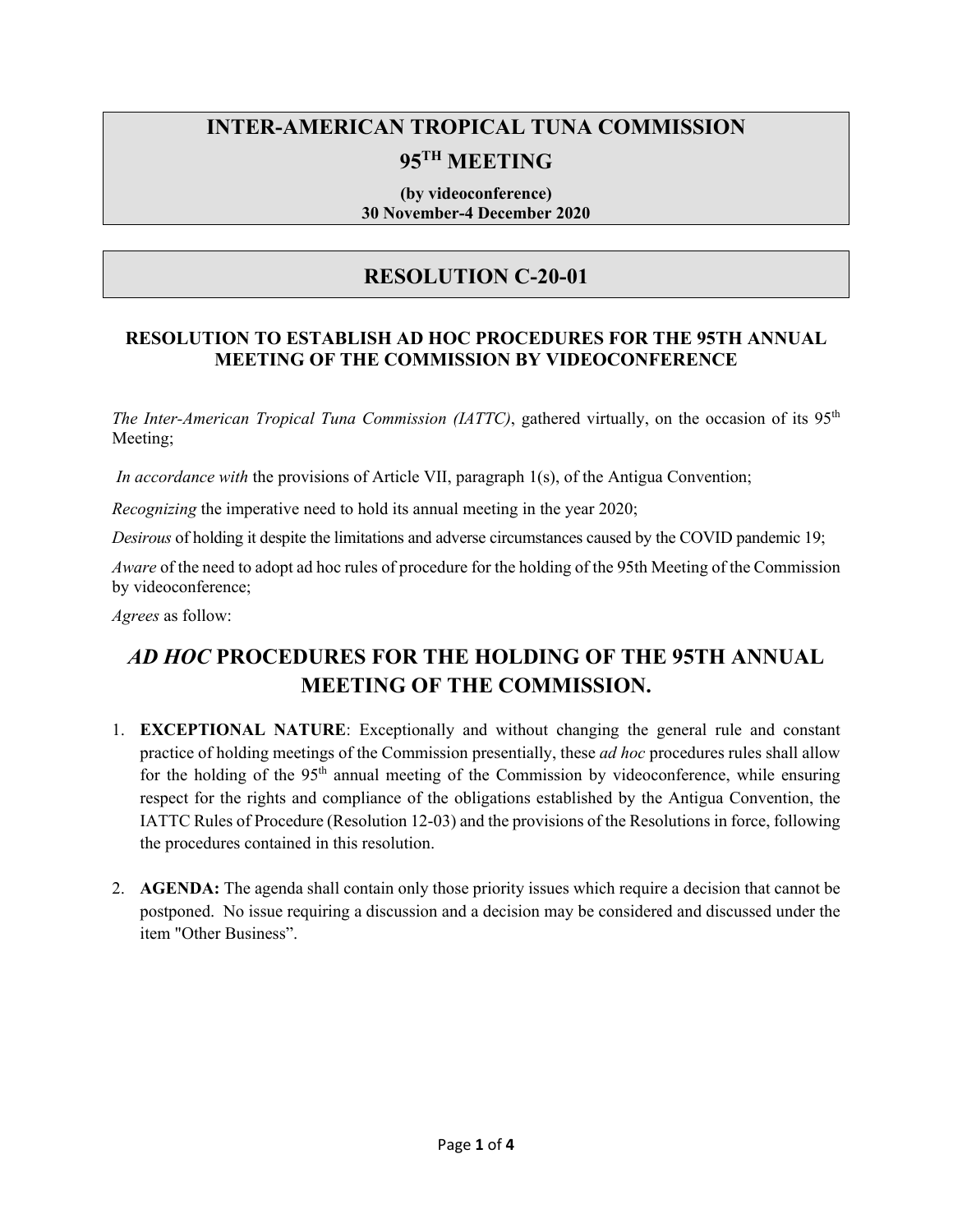- 3. **TECHNOLOGICAL PLATFORM:** The 95th Meeting of the Commission will be held using the technological platform called [...], freely accessible to delegates previously accredited and registered with the IATTC.
- 4. **REFERENCE TIME:** For all purposes, the reference time of the meeting and of each of its sessions will be the time of the city of San Diego, California, United States of America.

### 5. **DELEGATES' REGISTRATION:**

- a) For the purpose of the secure provision of passwords for access to the sessions, the delegates who have been duly accredited with the Secretariat shall register for the meeting using the electronic format made available on the Commission's Internet website.
- b) At the time of registration, the name and status of the head of delegation, the alternate head of delegation and the advisers and experts comprising each delegation shall be specified.
- c) Receipt and processing of accreditations and registrations will begin one week prior to the meeting and will be closed at noon on the day immediately preceding that date.
- d) The Secretariat may process registrations or substitutions of delegates after that day, bearing in mind that such registrations or substitutions may be made under the responsibility of the delegation which has been late in submitting the accreditation and registration and which will join the meeting in whatever condition it finds itself.
- e) Sufficiently in advance, the Secretariat shall provide the registered delegates with all the necessary information to enable them to participate in the meeting through the technological platform that has been selected.

### 6. **QUORUM:**

- a) The Chair, after declaring the meeting open, shall ask, in alphabetical order, that each r head of delegation identify himself or herself, as well as any experts or advisors accompanying him or her.
- b) Following that presentation, the Director shall verify the attendance and, as appropriate, the Chair will declare that the quorum has been reached.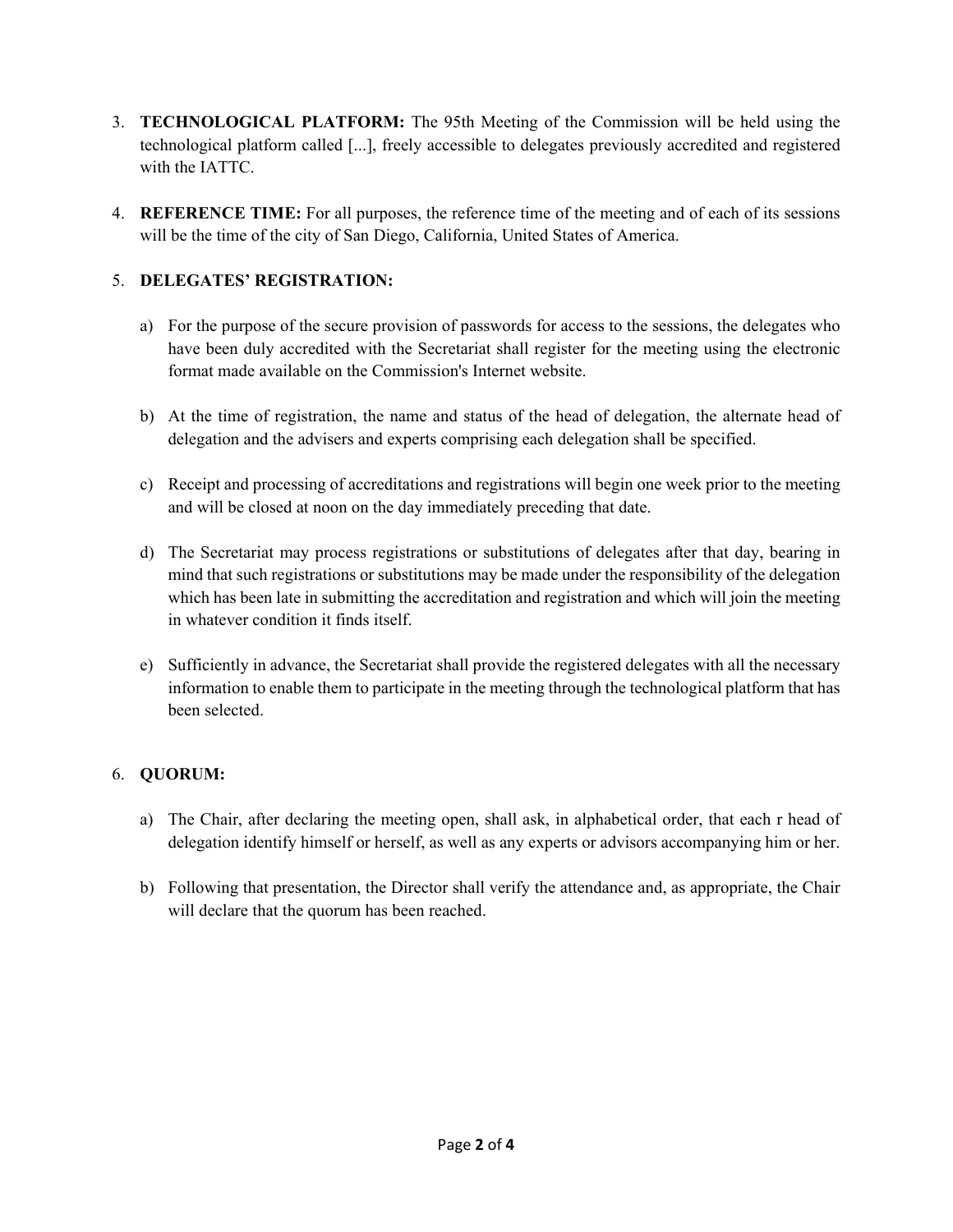7. **USE OF MICROPHONE AND VIDEO CAMERA DURING THE MEETING**: All participants shall keep their microphone and camera off and switch them on only when the President has given them the floor.

#### 8. **TAKING THE FLOOR:**

- a) Only the Head of Delegation, or, if he/she is not present, his/her alternate, may request to speak, even for the purpose of giving the floor to advisers or experts from the same delegation.
- b) When requesting the floor, only the mechanism designated for this purpose in the technological platform may be used.
- c) The Chair, with the Secretariat's support, shall keep a chronological record of the requests to speak and shall give the floor in strict accordance with this record. No participant may speak unless expressly authorized by the Chair.
- d) At the opening of the meeting, the Chair shall determine the conditions under which interventions will be made.
- e) When giving the floor to a participant, the Chair shall identify that participant and the Member, Cooperating Non-Member or Observer which he/she represents. The delegate shall then activate his microphone and video camera and take the floor. He shall endeavor to speak slowly and clearly to facilitate the efficient functioning of the interpretation service. At the end of his/her speech, the delegate shall switch off his/her microphone and video camera; if he/she does not do so, the Secretariat shall do so remotely.
- f) The Chair may request the intervention of a member of the staff of the Commission or an invited expert, or of one of the participants, whenever he deems it relevant.

#### 9. **PROPOSALS ANALYSIS:**

- a) When proposals are presented and discussed, the Chair shall give priority to those interventions which relate to any objections which might be raised, with a view to assessing, through the successive interventions, the possibility of reaching a consensus.
- b) Proposals will be discussed, and texts will be amended as required during the discussions by projecting them on the […] shared screen where the Spanish and English language versions of the document will be displayed.

#### 10. **DECISION-MAKING:**

Whenever the Chair deems that the discussion on an item to be decided can be considered as concluded, he shall submit it to the Members present and participating for decision, as follows: